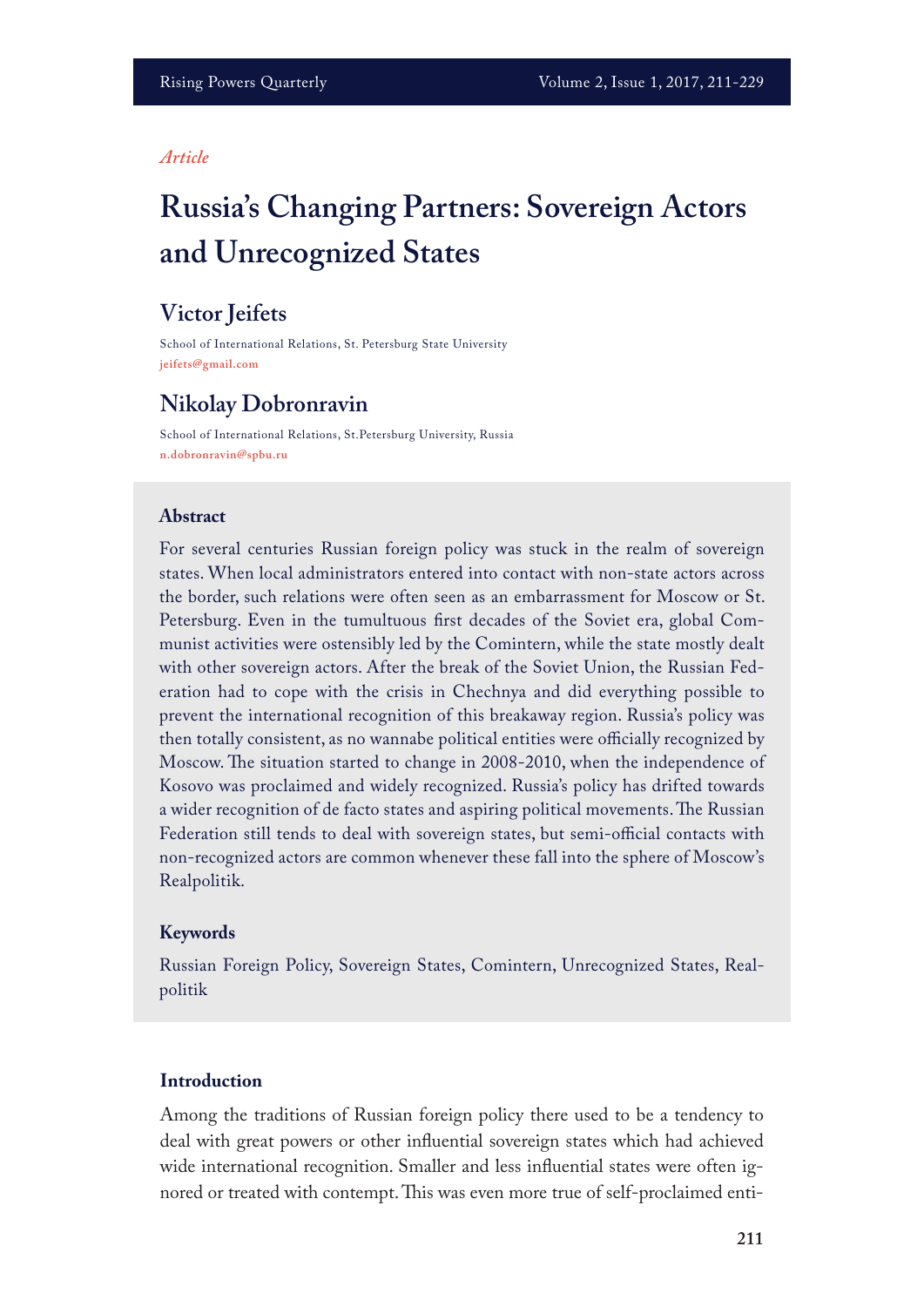ties. While Russian public opinion supported the independence of the Balkan states in the nineteenth century, the Russian Empire preferred to see them as autonomies under Ottoman suzerainty for many years before they could be worth recognition. In the Soviet period, with the growth of sovereign states in Asia, Africa and Oceania, most of them were recognized by Moscow immediately after official decolonization. The contacts with the national liberation movements were officially made by 'public' organizations such as the Union of Soviet Societies for Friendship and Cultural Relations with Foreign Countries, rather than the Soviet state.

Local contacts with would-be states and non-state actors across the Russian/ Soviet border were often seen as an embarrassment for the official foreign policy. One such example was Mongolia's struggle for independence from China in the frst decades of the twentieth century. At the local level, Russian merchants and military supported the Mongols. When the Mongolian independence was proclaimed in 1911, a single platoon of Trans-Baikal Cossacks under the command of Grigory Semenov (apparently on his own initiative) disarmed the Chinese garrison and occupied the state bank. Such arbitrariness led the Russian consul to expel Semenov from Mongolia. Russia and China then recognized the autonomy of Outer Mongolia under Chinese suzerainty, but not the independence of all the Mongols as proclaimed. After the Russian Revolution of 1917, the Chinese troops came back and abolished the autonomy of Outer Mongolia. Then White Russian and Mongolian forces under the command of Baron Ungern von Sternberg expelled the Chinese and restored the country's independence. Afterwards, the Baron tried to reconquer Siberia, but the Red Army and its Mongolian allies defeated the Whites. In 1921 Soviet Russia and Mongolia recognized each other, trying to break the international isolation of both countries. In 1924, in accordance with the Sino-Soviet Treaty, Mongolia was recognized as an integral part of China. The same year the Mongolian People's Republic was proclaimed, and the Soviet Union recognized the new state, although the treaty with China was not annulled. The Soviet diplomats were in favor of the autonomy of Outer Mongolia, while the Executive Committee of the Comintern saw Mongolia as an independent republic which would become a part of the Chinese federation after the eventual victory of the Communists in China (Perepiska 2008, pp. 111 & 119). To further complicate things, in 1941 the Soviet Union and Japan signed a neutrality pact and pledged to respect the territorial integrity and inviolability of the Mongolian People's Republic and Manchuria (Manchukuo, a Japans' client state proclaimed in 1932). During the Great Patriotic War, Mongolia republic declared war on Germany. In 1944, the Soviet Union and USA agreed on "the maintenance of the Republic of Outer Mongolia as an independent identity" (United States Department of State, Foreign relations of the United States, Conferences at Malta and Yalta, 1945, p. 378). After the World War II Manchukuo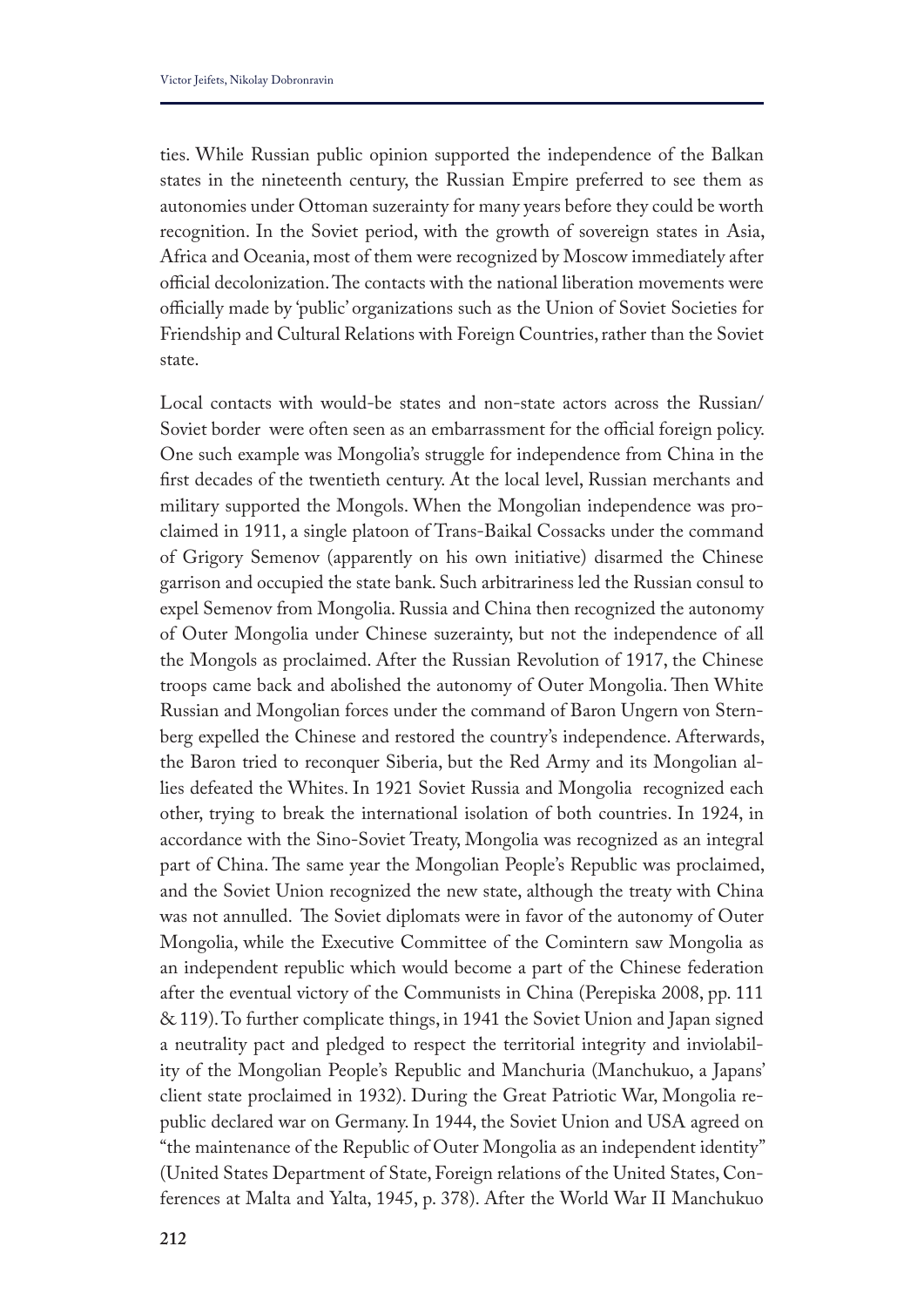disappeared, and China recognized the independence of the Mongolian People's Republic. This recognition was then adopted by the Chinese People's Republic, but annulled by Taiwan. The conundrum continued until 1961, when Moscow and the West reached a deal which permitted Mongolia to join the United Nations (in exchange for the admission of Mauritania, previously vetoed by the Soviet delegation). The Mongolian People's Republic remained a client state of the Soviet Union until the 1980s (for more details on Russian-Mongolian relations in the twentieth century see e.g. Murphy 1961, Luzyanin 2003).

### **Dualism in the early Soviet policy**

Even in the frst decades of the Soviet era, during the period of global Communist activities, these were officially led by the Communist International, while the Soviet state tried to deal with other sovereign state actors. Throughout this period, Moscow's foreign policy might be seen as a dual one, and this dualism was aimed at the need to support the world revolution and to secure the USSR's national interests. Early Soviet dualism resulted in a number of diplomatic conficts. The objectives of Moscow in establishing relations with the bourgeois countries were quite contradictory, as the Kremlin wanted peaceful coexistence with governments rather than capitalist states (Zagladin 1990, pp. 40-45). One basic principle was that that the interests of the governments and the populations in the West could never be the same, while the capitalism existed. The Soviet diplomacy was inspired by this principle, even when the idea of immediate world proletarian revolution was about to vanish. One should also note that Moscow saw the antiimperialist movement as one of the obstacles to an eventual intervention against the USSR. Consequently, the official contacts with foreign states were just a way to maintain balance in international relations, rather than the principal aim of the revolutionary foreign policy. The People's Commissar for Foreign Relations Georgi V. Chicherin told it clearly at the XIV Congress of the All-Union Communist Party (bolsheviks) in 1925:

*We need urgently the close contact with the Communist parties of other countries. […] I wish much closer contact between Narkomindel [Te People's Commissariat for Foreign Relations] and the Executive Committee of the Comintern.[…] Te previous situation of some mis-coordination between the Soviet diplomacy and local Communist parties, is, fortunately, over. We have managed to establish close and permanent (though un-ofcial, absolutely secret) contacts with the local Communist parties of diferent countries" (Blinov, Nadtocheev & Orehova 1991, p. 122).*

The same approach was recognized by one of the Soviet revolutionaries and diplomats Georgi Skalov ("Sinani"), the assistant to the Soviet Russia envoy in Bukhara and, later on, the chairman of the Latin American Secretariat of the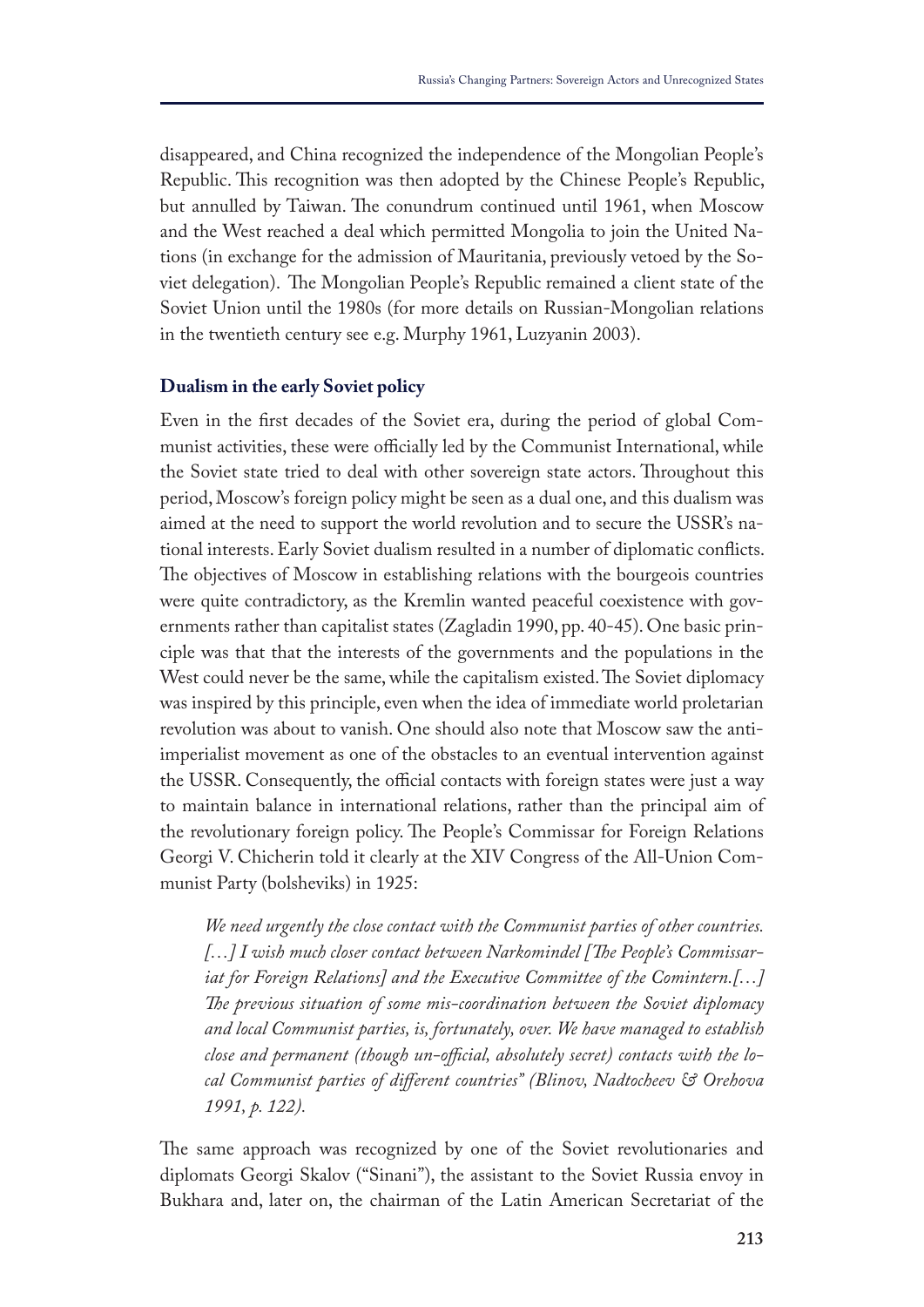## Comintern:

*Te main task of our Legation was not like the work of the common diplomats – it was the political preparation for the sovietization of Buhara and the organization of the Buharan Communist Party (Skalov, G. Te autobiography, p.37).*

A classic example of dualism in foreign policy was the activity of Stanislav Pestkosky, the Soviet envoy to Mexico in the mid-1920s. We completely agree with William Richardson's conclusion that, while the Soviet diplomacy was trying to settle the possible conficts with the Mexican government, the Comintern agents were provoking new conficts (Richardson 1988, P. 102). As a matter of fact, the situation was more complicated; Pestkovsky was not only a diplomat, but also a Comintern emissary (under the alias "Andrei") (Jeifets&Jeifets, 2002). This dualism was not extraordinary, as the Soviet diplomats were ex-revolutionaries or were returning to the Comintern after completing their diplomatic missions. This symbiosis reached the organizational level as well. The top administrators of the Soviet People's Commissariat (Ministry) for Foreign Afairs were also members of the Executive Committee of the Comintern. The case of Mexico, however, was still different from that of the European countries. The USSR saw the Mexican revolution as a similar one, and, consequently, there seemed to be no contradiction between the diplomatic work and the revolutionary activities. Pestkovsky was designated as the Envoy in Mexico City, being the person "able to fulfll the Comintern's American tasks" (Chicherin 1924, P.76). Stanislav Pestkovsky was trying sincerely to broaden the Mexican-Soviet relations, but simultaneously he was making pressure at the local Communist Party in order to change its leadership. The result of this pressure was the rise of the ultra-leftist feelings inside the party and the danger of the rupture between the left-wing militants and the authorities.

The dualism in foreign policy was not absolute. Moscow put the limits to the revolutionary activities of Soviet diplomats and Comintern envoys. Thus, the Foreign Afairs Ministry and the Executive Committee of the Comintern were ready to promote the Communist activities in Mexico (without taking into account the possible worsening of official relations with the government), but they proved to be unwilling to support the idea of an armed expedition to Venezuela (proposed by Gustavo Machado, a Venezuelan revolutionary, and supported by Pestkovsky) with the purpose to overthrow the dictatorship of Juan Vicente Gomez. The USSR considered that Gomez was not only dictator, but also an unconditional ally of the US imperialism. However, the Soviet leadership did not see any perspectives of triumph for the revolution in Venezuela and didn't want to waste time and money for such plans. The same destiny awaited the plans of an armed expedition to Cuba (developed by the Cuban revolutionary Julio Antonio Mella) and a Communist revolt in Colombia and Ecuador (with the support of the Rockfeller oil corporation). Moscow preferred to avoid direct participation in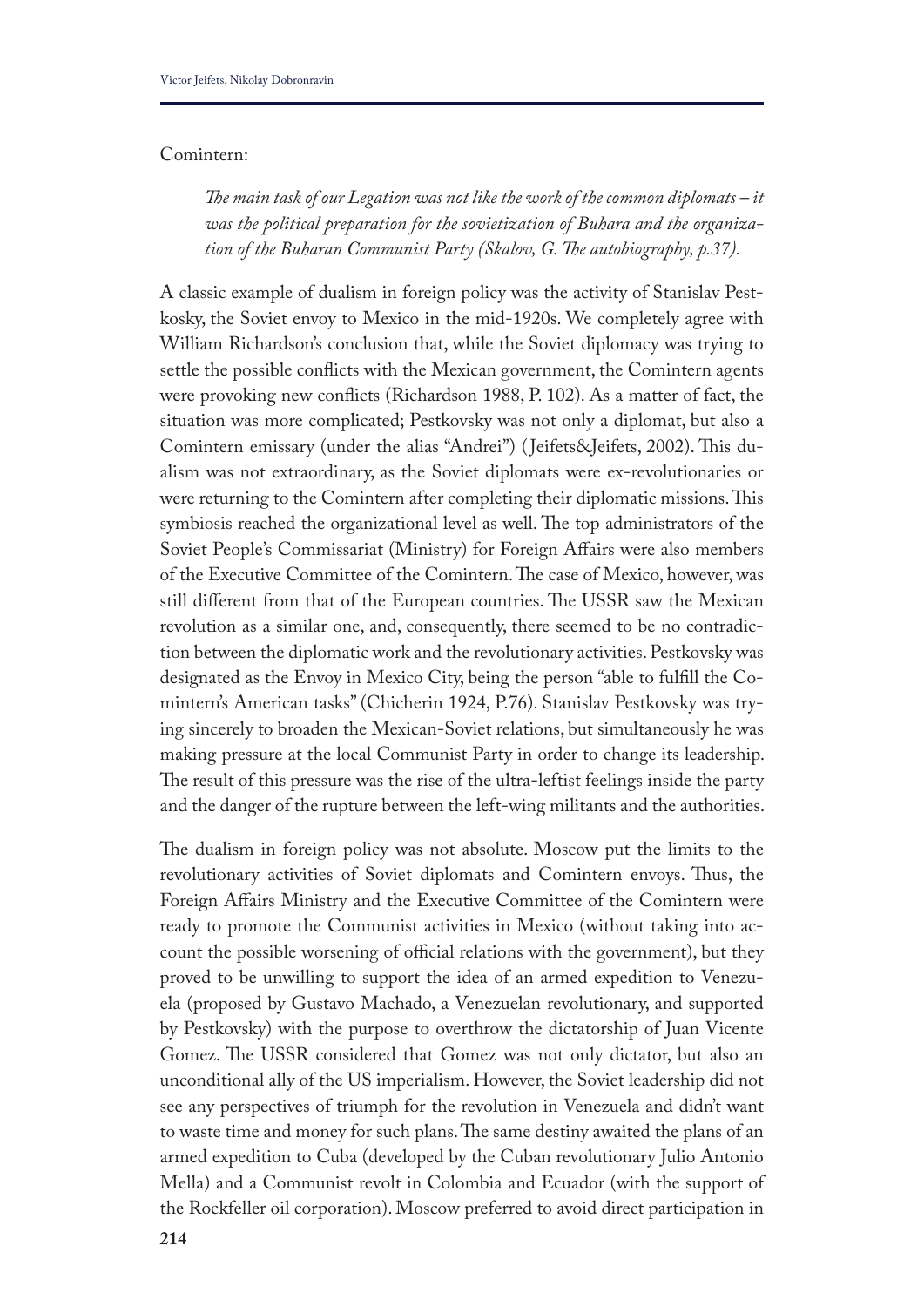the projects of doubtful promise (Jeifets  $\&$  Jeifets 2015). The USSR was unwilling to grant support to the non-state actors, if there was no chance for them to win and transform themselves into States.

## **Te Soviet Union and the Unrecognized States in the Context of Decolonization**

The early Soviet dualism disappeared, but there were other challenges to Moscow's foreign policy. In the process of decolonization, quite a few states were proclaimed, but not recognized by the international community. Most of these states did not last, but some of the were able to survive for several years and even decades, This group of quasi-sovereign international actors has remained relatively stable in numbers, and all of them tried to behave like 'normal' states. There have been many attempts at describing these political entities. Various defnitions have included 'unrecognized states', 'de facto states', 'self-proclaimed states', 'state-like entities', 'virtual states', 'quasi-states', 'states-within-states', 'statelets' and even 'nonstate states'. The phenomenon has attracted many scholars, from historians to political anthropologists and geographers (see e .g. Berg & Toomla 2009, Caspersen & Stansfeld 2011, Dobronravin 2013). Understandably, the analysis of such entities is often far from academic. In the writings supportive to the countries that fell victim to 'illegitimate state-building', the very existence of unrecognized states is negated through the consistent use of terminology delegitimizing them, e.g. 'secessionist regions/entities', 'separatist territories/regimes', 'breakaway territories', 'self-proclaimed republics' or 'illegal entities' (but never 'states').

Many, but not all, unrecognized states are fairly weak and depend on foreign assistance from a third state ("tutor state", "patron state", "external patron/sponsor", "kin-state"). In the 20th century, the political discourse included references to "puppet states", a rather clumsy term, as it covered both unrecognized and sovereign recipients of external assistance. Nowadays, such relations may be better understood as 'outsourcing' (Popescu 2006). The outsourced functions of a patronized state usually include defense and foreign afairs. Nevertheless, no such entity has ever declared that it would not try to enter the arena of international relations. Full-scale recognition, including the membership in international organizations, dominates the political agenda of unrecognized states. All of them have formulated their own foreign policies, even if they are too weak to implement them without an external patron. Seaboard unrecognized states have developed their own maritime policies, following the lines of 1982 United Nations Convention on the Law of the Sea (UNCLOS III), even though they could not join the Convention. A number of legitimate or self-proclaimed subnational entities also emulate sovereign states, e.g. in their approach to the seas, maritime boundaries and exclusive economic zones (EEZ). Before 1991, the former Soviet Union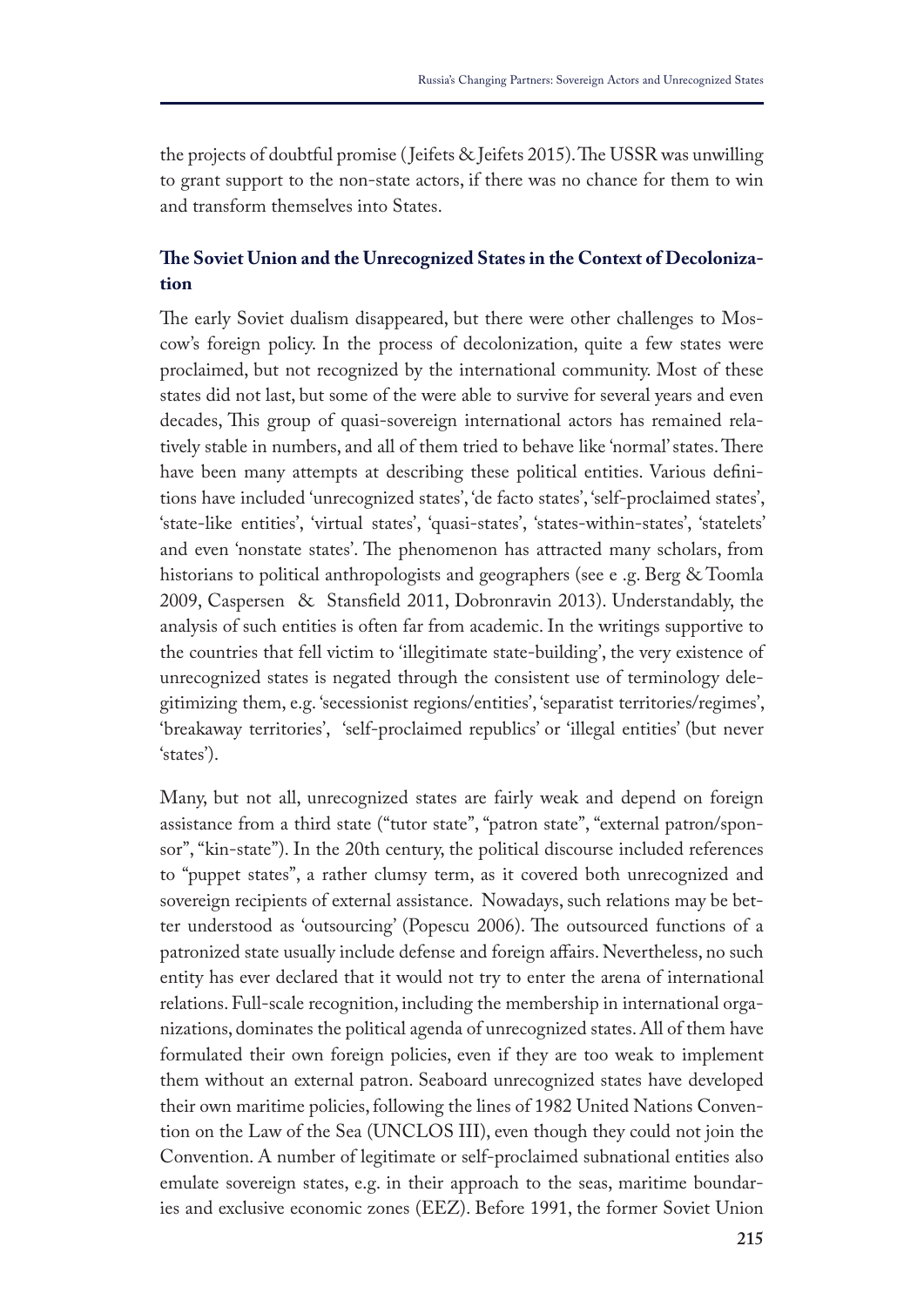used to avoid open official contacts with unrecognized states. There were very few exceptions (Algeria in 1960-1962, Guinea Bissau in 1973-1974, Communistcontrolled Republic of South Vietnam in 1969-1975). In the other cases, no recognition was granted.

A good case was that of Western Sahara. The former Spanish Sahara was claimed by Morocco and Mauritania, while the adjacent Algeria supported those Sahrawis who opted for independence. In 1976, when the intervention of Moroccan forces had already begun, the Popular Front for the Liberation of Saguia el-Hamra and Río de Oro (POLISARIO) proclaimed the Sahrawi Arab Democratic Republic (SADR) without the consent from the former metropolitan state. The majority of the population moved to the refugee camps in Algeria together with the leadership of the new republic. By 1991, the parties to the conflict have exhausted all possibilities for a military solution to the problem of Western Sahara, and a cease-fre was brokered by the United Nations. Algeria has supported POLISARIO and acted as a patron state for the SADR. Nowadays, the former Spanish Sahara is claimed by the efectively exiled de facto Sahrawi state and the Kingdom of Morocco. The POLISARIO front and the government of the selfproclaimed SADR now control about 20 per cent of the territory of the former Spanish Sahara, called "free zones", or "liberated territories". From the perspective of the Moroccan authorities, it is a "bufer zone" ("zone tampon") between Morocco and the neighboring states of Algeria and Mauritania. The SADR has established diplomatic relations with some countries of Sub-Saharan Africa and Latin America. The republic also joined the African Union. The United Nations see Western Sahara as a territory to be decolonized, although there is no efective colonizing power. All the agreements reached under the auspices of the UN have been signed by the representatives of POLISARIO, and not by the SADR. From the Moroccan perspective, there are three Saharan provinces that make up the future autonomous region in the south.

The territory and the EEZ of Western Sahara have attracted foreign business including a number of Russian companies. Fish resources of Western Sahara's EEZ are as vast as about 11 per cent of world reserves. Since the Spanish rule, these waters have been subjected to predatory fishing. The SADR and various European NGOs struggle against the "illegal use" of fsh resources in the EEZ claimed by the republic. Russian policy towards Western Sahara has been infuenced by practical interests of the fshermen who used to deal with Moroccan authorities. Neither the Sahrawi independence nor the annexation of Western Sahara by Morocco have been recognized by the former Soviet Union.

## **Te Russian Federation and the Post-Soviet de Facto States**

Since 1991, the Russian Federation initially followed the same approach to the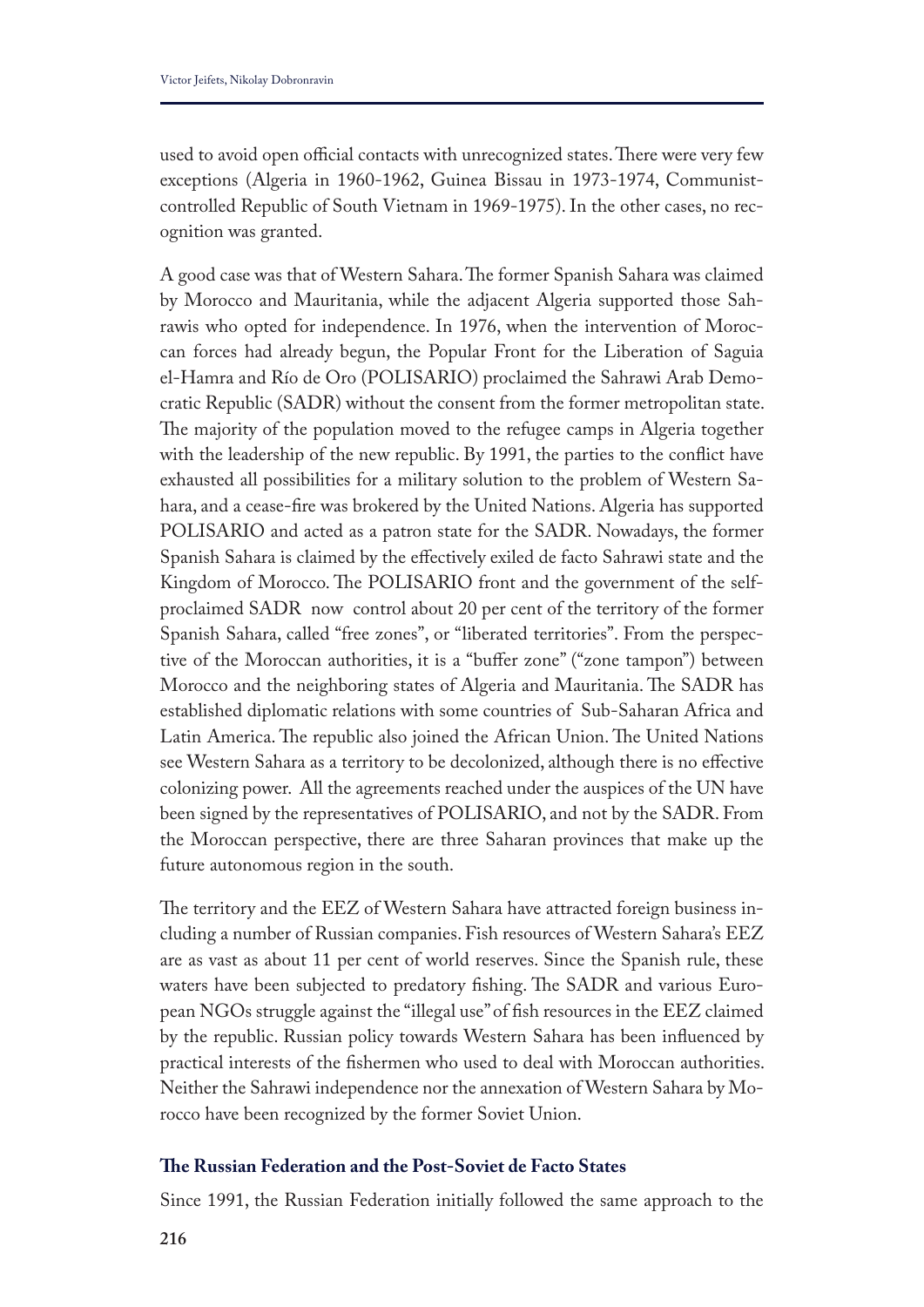unrecognized states. In the early 1990s, previous administrative borders were taken as a foundation for new boundaries between the former Soviet republics. Estonia and Latvia tended to disagree with this approach, but had to follow the general principle of Post-Soviet *uti possidetis*. On the other hand, hardly any new state seemed satisfed with its piece of the Soviet cake. Among the reasons for discontent, there were ethnic or historical conficts, as in the autonomous region of Nagorno Karabakh, in Northern Kazakhstan or in the Fergana Valley, where the borders of Uzbekistan, Tajikistan and Kyrgyzstan were reminiscent of medieval German princedoms. One more reason was often ignored by the media and many politicians alike. The Soviet administrative boundaries could be good, bad and at times utterly ugly, but at least they could be discussed and somehow improved in somebody's favor. However, there remained many tiny and large sections of land where there was no administrative border at all, just some general idea of it on the map. The situation was even worse along any boundary watercourse and particularly confusing on numerous lakes and seas (Caspian, Aral, etc.). One might also remember that many places were not even mentioned or intentionally misrepresented on maps and in the media for defense purposes. The limits of an industrial site or a forest could be traced with more accuracy, but even there a lot of inconsistencies were to be discovered when post-Soviet privatization started. As concerns the reservoirs of oil and natural gas both onshore and offshore, as well as various other mineral and water deposits, it became clear fairly soon that new legislation was needed. As a result, a joint declaration on trans-boundary deposits was adopted by most post-Soviet states as early as 1992. In accordance with this declaration, the deposits found in the immediate borderland of the neighbor state members of the Commonwealth of Independent States should be reserved for common use of the adjacent states. The 1992 declaration had, however, little practical outcome, as most conficts were to be resolved through bilateral talks.

On the eve of the dissolution of the Soviet Union, some entities started to break away from their republics, e.g. Nagorno-Karabakh from Azerbaijan, Abkhazia and South Ossetia from Georgia, Transnistria from Moldova, Chechnya from the Russian Federation, etc. When the new sovereign states were born (or recreated) and recognized by the international community, the de facto entities were eager to emulate them. E.g., the independence of the Azerbaijan Republic was restored on 30 August 1991, and on 2 September the Nagorno-Karabakh (Artsakh) Republic declared its independence from Azerbaijan. The former autonomous region was supported by Armenia as a kin-state. From the perspective of Azerbaijan, there has been a direct Armenian intervention and occupation. The war continued till 1994, when the leaders of Azerbaijan, Armenia and Nagorny Karabakh agreed on a ceasefre. Until now, no sovereign state including Armenia has recognized the independence of the Nagorno-Karabakh Republic (Kaldor 2007, Dobronravin 2010, pp.163-166).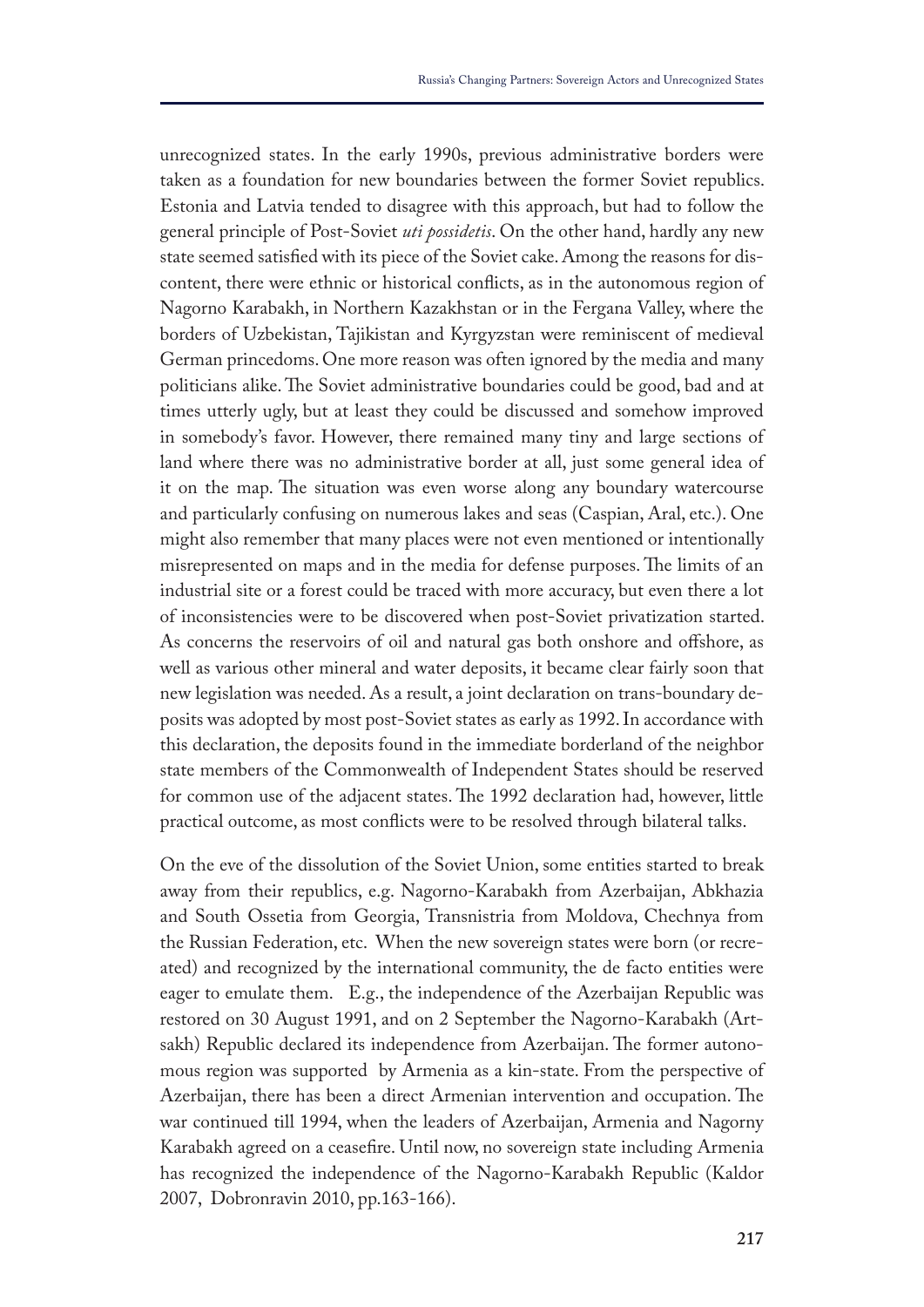All the above-mentioned breakaway territories, with the exception of Chechnya, were then transformed into relatively stable unrecognized states. Until 2008, there was a consensus that no such entities should be granted official recognition. In the case of Chechnya, Russia was able to cope with the crisis only after two wars and the reconciliation with some of former secessionists. The government of the Russian Federation used all possible measures to prevent the international recognition of the breakaway region in the Caucasus. Russia's policy was then totally consistent, as neither Chechnya nor any other self-proclaimed states (Abkhazia, etc.) were officially recognized by Moscow.

The post-Soviet de facto states could not be ignored even when there was no war. Russia became the patron state of Abkhazia, South Ossetia and Transnistria, meaning that all these entities received fnancial assistance and military protection from forcible re-integration into their "mother states". There were practical reasons for the patronage besides traditional ethnic and political ties. In the case of Transnistria, a local company inherited a section of the Soviet gas transit system. The stability in the de facto state was needed to guarantee gas transit to Moldova, the Balkan states and Turkey. In the case of Abkhazia, Russian business was interested in the sea resources within the limits of the EEZ claimed by Abkhazia, as well as tourism. No such activities could be possible in war time. In this context, it is worth mention that most sea boundaries in the Black Sea region remain undefined. The adjacent states, with the exception of Turkey, have not even finalized all their claims in the area. The agreement of 1978 on continental shelf boundary (extended to the EEZ limits in 1987) between Turkey and the former Soviet Union has remained in force after the collapse of the USSR. That document, however, could not help to resolve the issue of the post-1991 sea boundaries of Russia, Ukraine and Georgia. The geographical position of Abkhazia means that a future discussion on the sea boundaries and EEZ limits of the Russian Federation will have to take this actor into consideration and need its consent.

The post-Soviet consensus on non-recognition of breakaway entities remained in force for more than a decade under the Eltsin and Putin administrations. During that period, fourteen sovereign states were eager to escape from Moscow's control in political, economic and cultural sense. At the same time, Russia also aspired to the West, but the political logic of "escaping from Russia" predominated in post-Soviet Eurasia. Inside Russia, several big corporations, both private and state-controlled, as well as a number of subnational regions and republics became interested in global politics. Some of these regions and corporations did infuence Russian foreign policy in the way which would have been unconceivable before 1991. Among the new players one could mention Tatarstan, with its oil company "Tatneft", Gasprom, Rosneft, Rusal, Alrosa and other non-state actors. Russia's Ministry of Foreign Affairs officially cooperated with some of them in the coun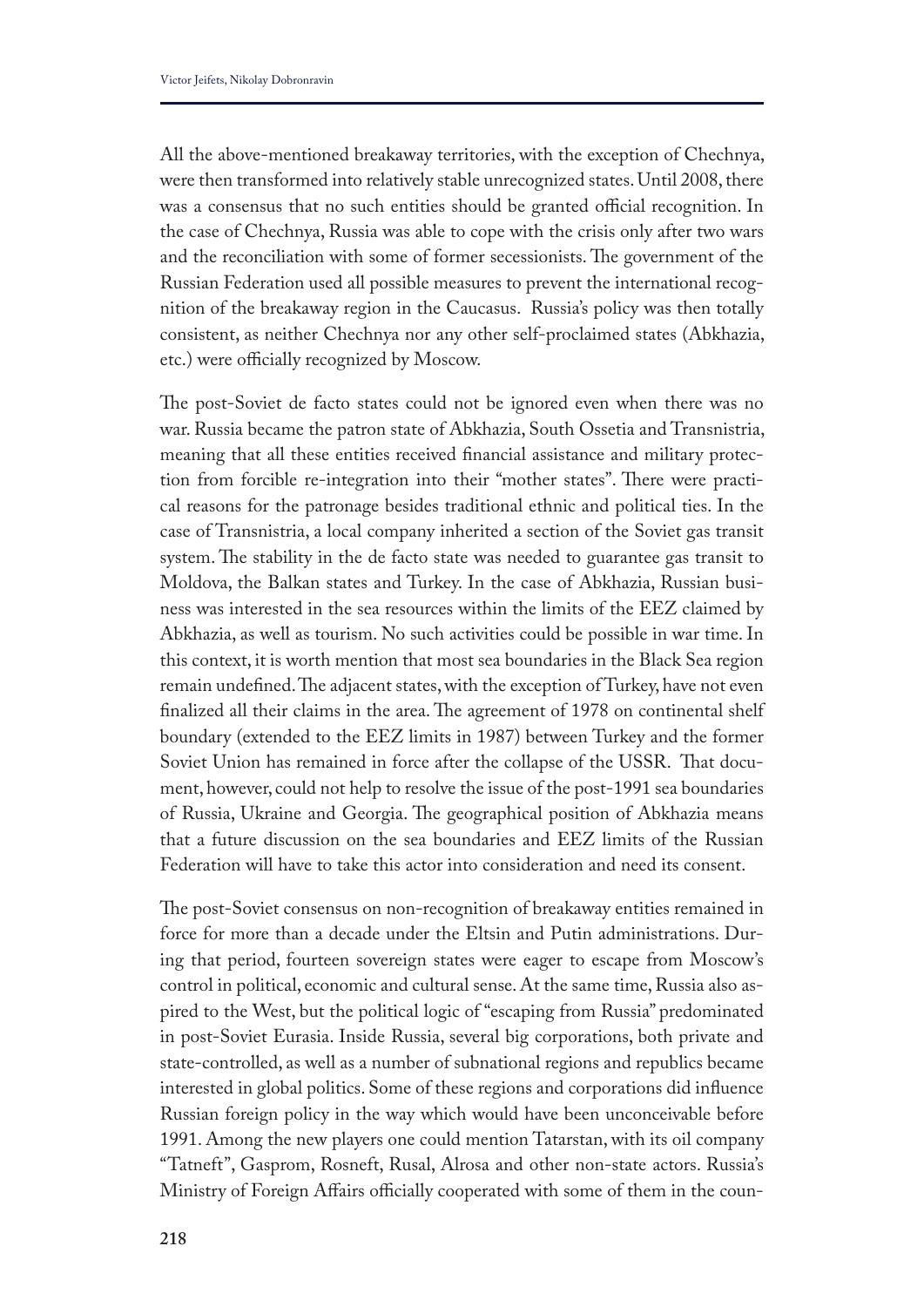tries and regions where they had business interests.

The case of Tatarstan was of particular interest. The 1990s saw the transformation of this formerly autonomous republic into a vibrant quasi-state without any military confict with the Russian Federation. Already in 1990, the "Declaration on the State Sovereignty of the Tatar Soviet Socialist Republic" was adopted by the Supreme Soviet of the republic, proclaiming "Tatar state sovereignty" and establishing the "Tatar Soviet Socialist Republic - The Republic of Tatarstan". After the end of the USSR, according to some scholars, Tatarstan joined the list of post-Soviet quasi-states, "including passports, embassies and full control of its substantial oil industry" (Said 2007, p. 136). This is an exaggeration, but it is true that the republic positioned itself as an 'associated state" in its relationship with the Russian Federation, including its own citizenship. In 1994, Russia and Tatarstan signed a treaty, "On Delimitation of Jurisdictional Subjects and Mutual Delegation of Powers between Bodies of Public Authority of the Russian Federation and Bodies of Public Authority of the Republic of Tatarstan" and a few special agreements on oil industry. "Tatneft", a joint stock company with the government of Tatarstan as its major shareholder, established joint ventures with Kalmykia (one more former republic within the Russian Federation) and South Korea, started oil exploration and other businesses beyond the boundaries of the former Soviet Union. The federal government was never happy with the post-Soviet status of Tatarstan. In the 2000s, the legislation of the republic, including the constitution, was amended under the pressure from Moscow. A new "Treaty on Delimitation of Jurisdictional Subjects and Powers between Bodies of Public Authority of the Russian Federation and Bodies of Public Authority of the Republic of Tatarstan", valid for 10 years, was concluded in 2007. The ability of Tatarstan to pursue its own political agenda, including foreign and energy policy, was then reduced to a tolerable minimum.

## **Russian Foreign Policy Since 2007: A New Trend**

Russian foreign policy started to change by the end of the second Putin's presidency and continued during the presidency of Dmitry Medvedev. Many observers in the West saw February 2007, marked by Vladimir Putin's speech in Munich and his visit to the Middle East, as a watershed in Russian foreign policy. Ariel Cohen (2007) from the Heritage Foundation was one of those who described this shift as a rebirth of both Soviet and Russian imperial past.

*To a great degree, contemporary Russian rhetoric has come full circle and resembles the Soviet agenda before President Mikhail Gorbachev's perestroika (restructuring) and glasnost (openness) […] Russia is following the Soviet model of opposing frst the British and then the American presence in the Middle East by playing to anti-Western sentiment in the "street" and among the elites. Tis is*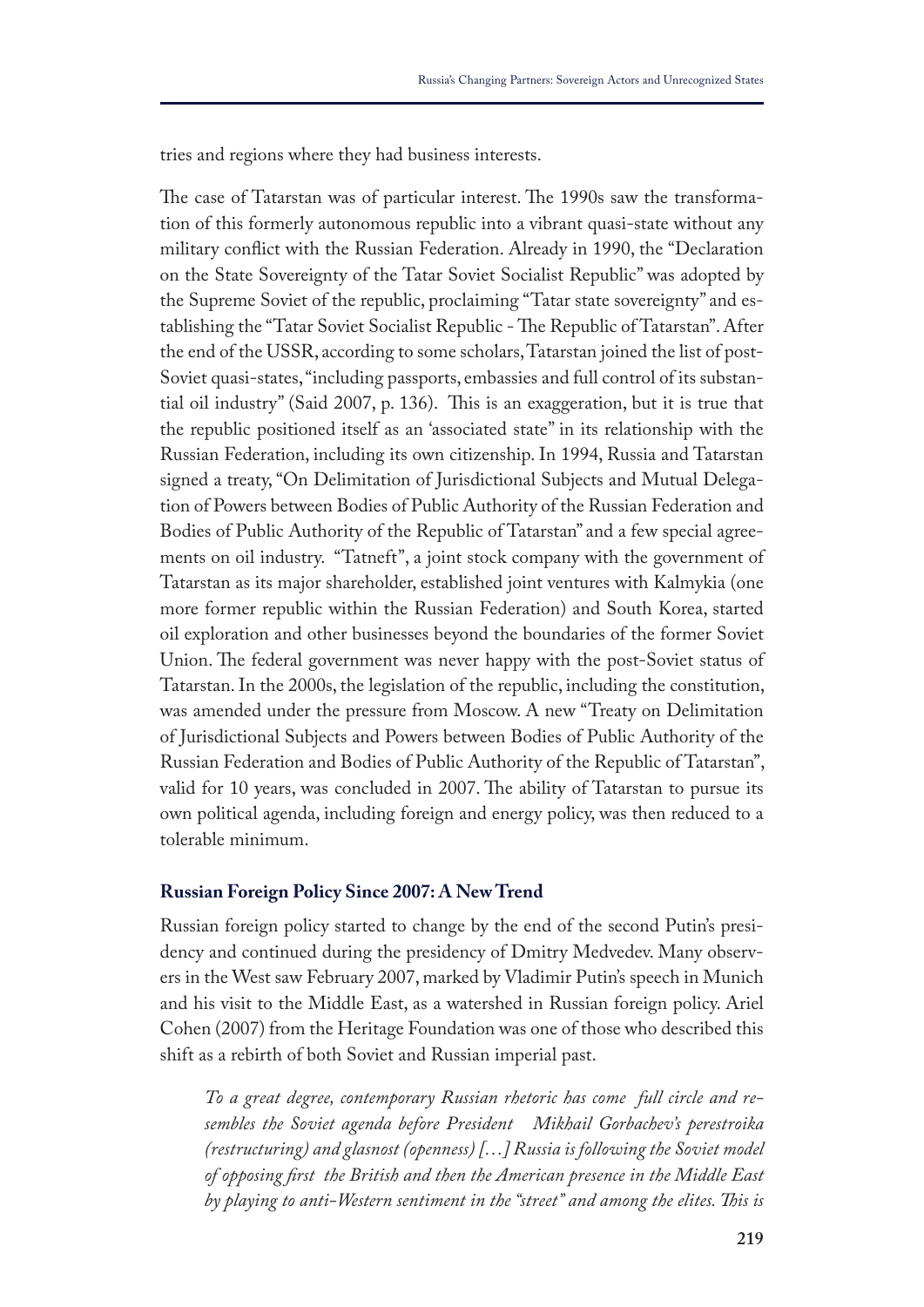*something that both Wilhelmine Germany and, later, Nazi Germany tried to do as well.*

*[…]Te image of a new Cold War may be too simplistic to describe the emerging relationship with Russia. In fact, Russian foreign policy has a distinctive late 19th century czarist, post-Bismarckian tinge: muscular, arrogant, overestimating its own power, and underestimating the American adversary that it is busily trying to recreate. Tis policy is likely to become a self-fulflling prophecy with dangerous consequences and a high price in treasure and ultimately in blood.* 

Cohen's description is worth attention primarily because his approach has become popular in the Western media. However, such views, mixing together two periods of Russian history as well as various allusions to the past of Germany, are contradictory and thus far from convincing. What remains, in Cohen's own words, is that "while it lacks the global reach of Soviet ideology and the Soviet Union's military muscle, Russian policy nonetheless limits Washington's freedom to maneuver".

By 2007, the relations between Russia and the West had been overshadowed by the events in former Yugoslavia and the Western liberation/occupation of Kosovo and its separation from Serbia. The importance of these events should not be exaggerated, but they did play a certain role in the transformation of Russian foreign policy. Cohen (2007) noticed that "Russia threatened to apply the precedent of Kosovo independence to recognize the independence of Transnistria, Abkhazia, and South Ossetia" and "supported secessionist statelets seeking to undermine the sovereignty of Moldova and Georgia". The paradox was that Transnistria, Abkhazia, and South Ossetia grew up as anti-secessionist entities within the former Soviet Union. Cohen also referred to an interview of Vladimir Putin (2007) with Al-Jazeera. When asked about his decision to invite Hamas officials to Moscow, the Russian President remarked that "Hamas won the election" and stressed that "it is better to work with people who have infuence among their country's people and try to transform their position through negotiations than to pretend that they do not exist". Putin also confrmed that Russia had "very friendly relations" with the government as well as Hezbollah and other political groups in Lebanon. This position was apparently different from the earlier official state-to-state approach, but understandable in the context of Lebanon, with a special role of Hezbollah, and particularly Palestine. In both cases it would be infeasible to keep contacts with only one local actor.

The change in Russian foreign policy became more pronounced in 2008, when the Republic of Kosovo proclaimed its independence from Serbia. The International Court of Justice (2010) concluded that "the declaration of independence of 17 February 2008 did not violate general international law", because "general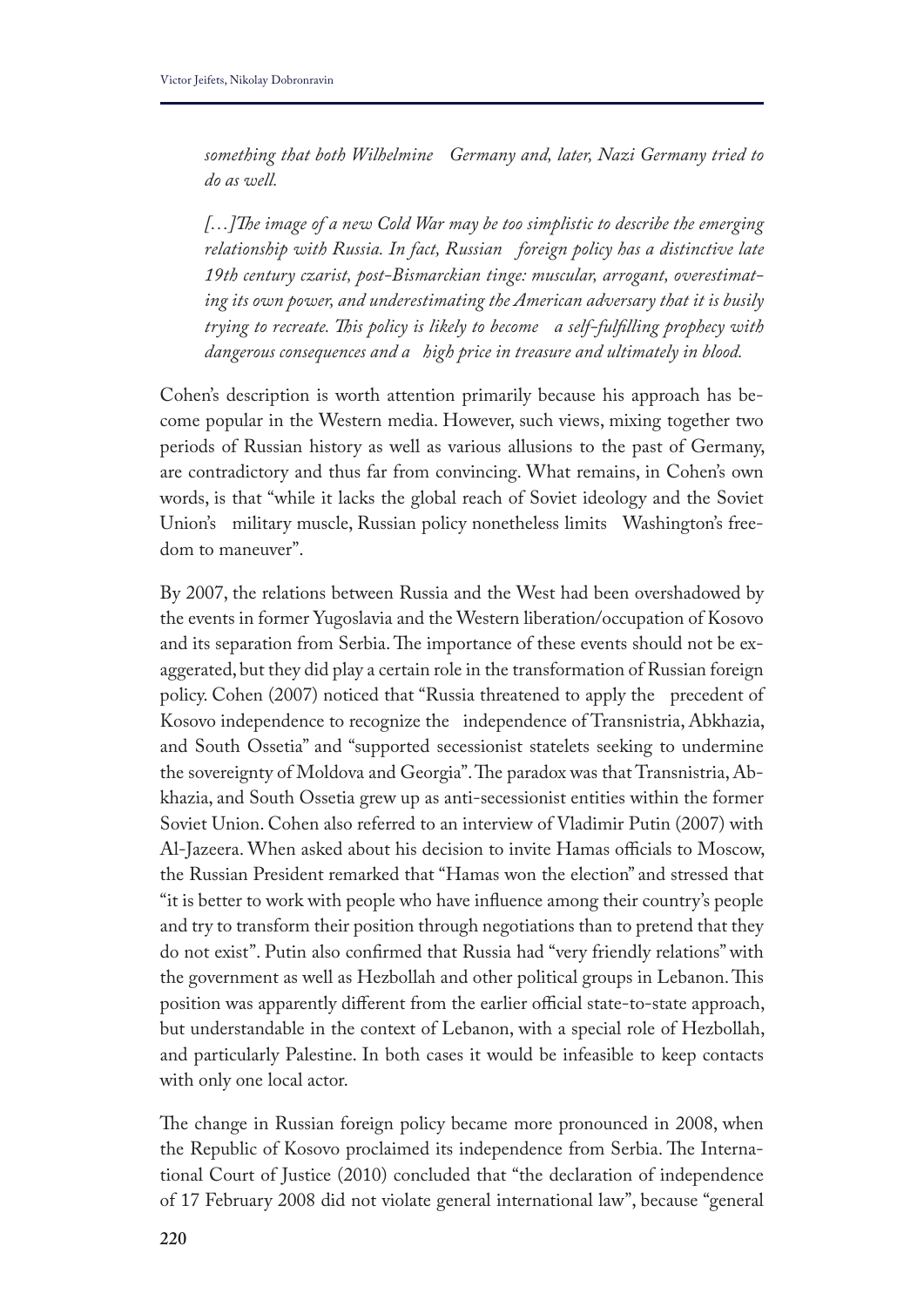international law contains no applicable prohibition of declarations of independence." Most Western states and several international organizations recognized Kosovo and established diplomatic relations with the new state. Russia saw this approach as rule-changing and a precedent for the recognition of Abkhazia and South Ossetia. After the "08/08/08" war with Georgia, President Dmitry Medvedev signed the decrees recognizing the independence of Abkhazia and South Ossetia.

*[…] Russia continually displayed calm and patience. We repeatedly called for returning to the negotiating table and did not deviate from this position of ours even after the unilateral proclamation of Kosovo's independence. However our persistent proposals to the Georgian side to conclude agreements with Abkhazia and South Ossetia on the non-use of force remained unanswered. Regrettably, they were ignored also by NATO and even at the United Nations.*

*[…]It is our understanding that after what has happened in Tskhinval and what has been planned for Abkhazia they have the right to decide their destiny by themselves.*

*Te Presidents of South Ossetia and Abkhazia, based on the results of the referendums conducted and on the decisions taken by the Parliaments of the two republics, appealed to Russia to recognize the state sovereignty of South Ossetia and Abkhazia. Te Federation Council and the State Duma voted in support of those appeals.*

*A decision needs to be taken based on the situation on the ground. Considering the freely expressed will of the Ossetian and Abkhaz peoples and being guided by the provisions of the UN Charter, the 1970 Declaration on the Principles of International Law Governing Friendly Relations Between States, the CSCE Helsinki Final Act of 1975 and other fundamental international instruments, I signed Decrees on the recognition by the Russian Federation of South Ossetia's and Abkhazia's independence (Medvedev 2008).* 

The recognition of Abkhazia and South Ossetia did not mean that Russia was ready to recognize other de facto entities. E.g., recognition was not extended to Transnistria. Russia has supported the territorial integrity of Moldova, even though Russian forces have been stationed in the de facto entity.

More recently, Russian policy drifted towards more intensive contacts with would-be states and aspiring political movements. After Abkhazia and South Ossetia, no de facto entities were recognized, with the well-known exception of Crimea, but the contacts with such states and movements became admissible at the official level, from Azawad to Donetsk.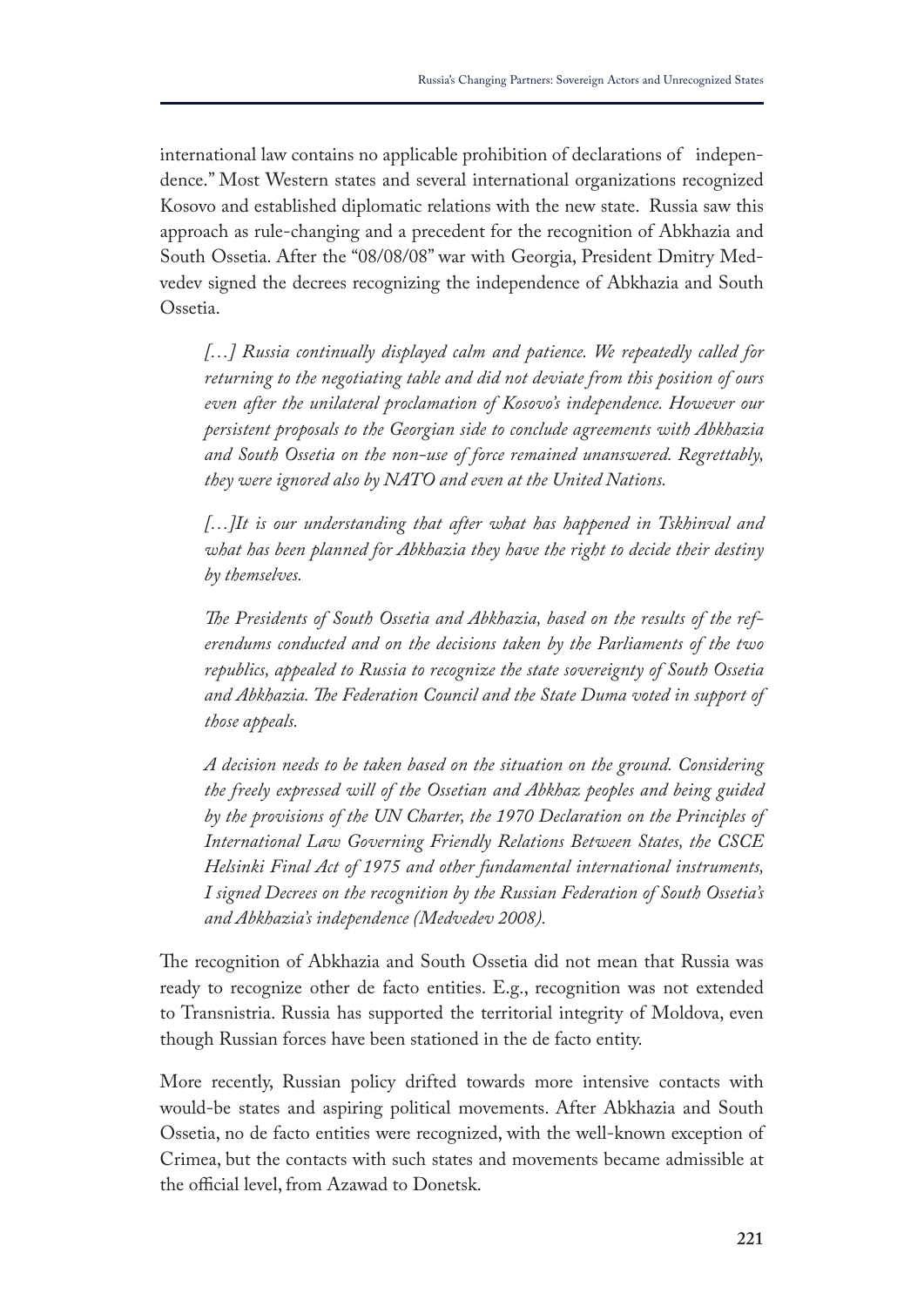At the frst sight, the contacts between Russian and self-proclaimed Azawad (in Northern Mali) might look like an isolated incident. Since 1960 Moscow has developed friendly relations with Mali. The Tuareg movement in the North used to be treated as "feudal" and "separatist". The Russian Ministry of Foreign Affairs continued to use the same discourse in the beginning of the new phase of the confict in 2012.

*With the growing concern, Moscow is watching development of the afairs in the North and North-East of the Republic of Mali, where warfare between the illegal armed groups of separatists from the National Movement for Liberation of the Azawad (MNLA) and the governmental military forces continues since the mid of January this year.*

*Hostilities of MNLA fghters under separatist slogans jeopardize security and stability not only in Mali itself, but also in the vast Sahara-Sahel area in whole […]*

*We vigorously condemn the violence and acts of atrocity of the fghters to the captured military men and civilians. We support the measures assumed by Mali government to keep the territorial integrity of the Malian state and to resist the international terrorism" (Ministry of Foreign Afairs of the Russian Federation, Press Release, 28 February 2012).*

In April 2012 the MNLA proclaimed the independence of Azawad. Within a few months, this movement was defeated and expelled from the cities by the jihadist forces, the Movement for Unity and Jihad in West Africa and Ansar Dine. To save Mali from the jihadist menace, France started a military intervention in January 2013, joined by other European and West African states as well as the mission of the United Nations (MINUSMA). When the MNLA and Ansar Dine opened the political dialog with the Malian government, Russia saw both movements as "rebel groupings" and supported the dialog based on the inviolability of Mali's territory (see e.g. Ministry of Foreign Afairs of the Russian Federation, Press Release, 7 December 2012).

The situation suddenly changed in March 2014, when a delegation of the MNLA visited Moscow and met with Mikhail Bogdanov, Deputy Minister of Foreign Affairs and Special Presidential Representative for the Middle East. The level of the talks apparently came as a shock to the Malian leadership. The MNLA delegation had earlier visited Morocco where it was received by King Mohamed VI. Both Morocco and Russia confrmed their respect to the territorial integrity of Mali. However, the MNLA saw the talks in Marrakesh and Moscow as a diplomatic success for the cause of Azawad. From the West African perspective, this visit was explained as an attempt by the MNLA to fnd a patron state, taking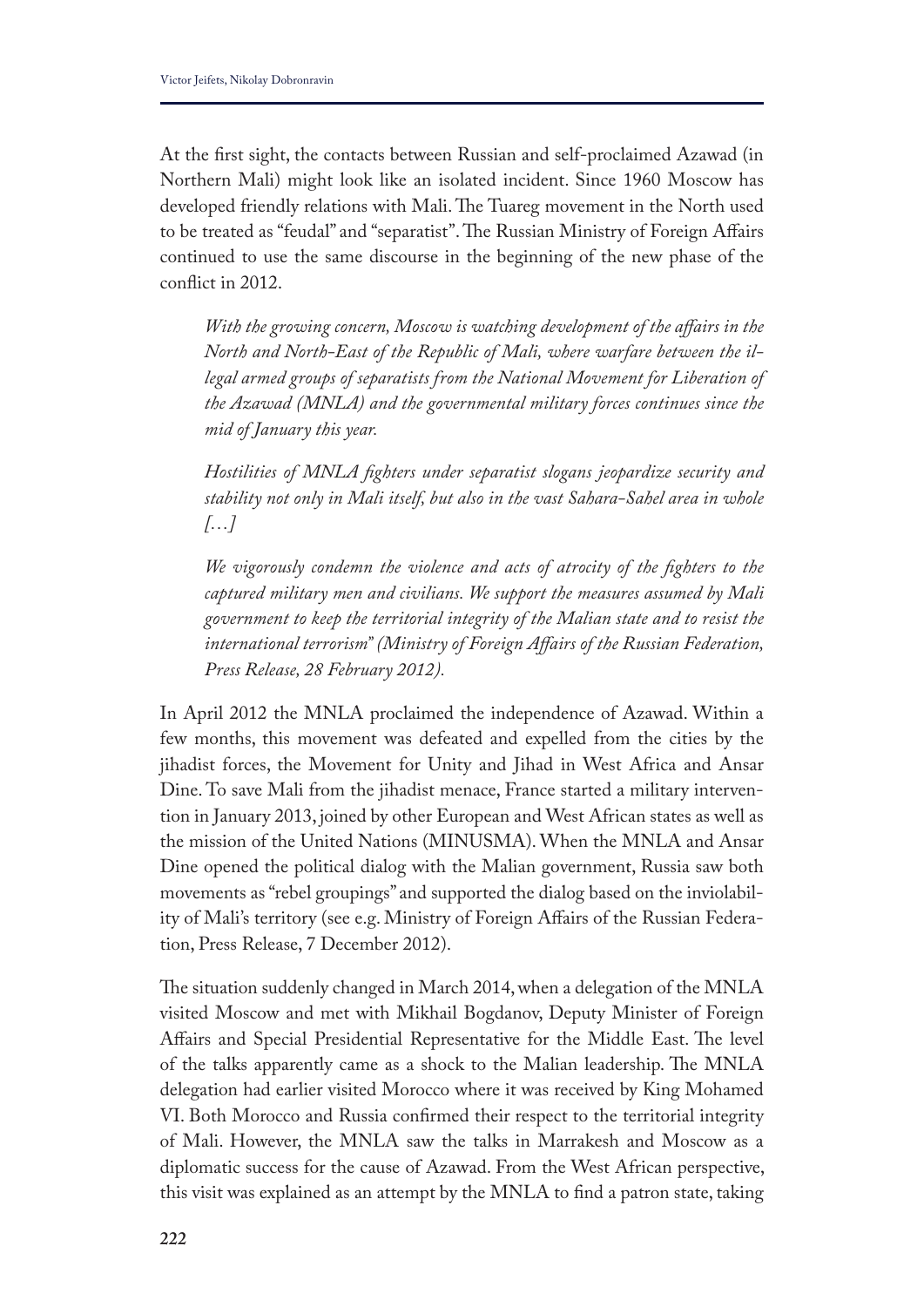into account Moscow's reputation of "never letting its friends down" (Middle East Media Research Institute, 14 April 2014).

Russia has continued to support the political dialog in Mali without any open overtures to the supporters of Azawad's independence. Nevertheless, the MNLA visit to Moscow heralded a new approach in Russia's foreign policy. Mikhail Bogdanov continued his work as Special Presidential Representative for the Middle East and Africa, and there have been several public meetings between Russian officials and various delegations from Syria and Libya. These delegations represented the armed opposition to the governments which were recognized by Russia and the United Nations. Even taking into account the complexity of the situation in the Middle East, open official contacts with such forces may be seen as a novelty in Russian foreign policy.

The role of Russia in the Ukrainian "revolution of dignity" and the proclamation of several people's republics (Kharkov, Donetsk, Lugansk, Odessa) in 2014 attracted much more international attention than Russian contacts with nongovernmental forces in Africa and the Middle East. From the Western and post-revolutionary Ukrainian perspective, Russian policy towards Ukraine was identified with a hybrid war, sometimes in an exaggerated way: "The artificial nature of the separatism in Eastern Ukraine and instigation of confict by Russia makes this type of confict unprecedented in global practice" (Zarembo 2016, p. 4). The surviving people's republics in Donetsk and Lugansk were seen as a mere smokescreen for a direct Russian intervention. When the leadership of the Lugansk People's Republic invited United States Senator John McCain to visit and monitor local elections, Senator McCain (2015) reacted: "While I do not typically monitor the elections of imaginary countries, I am grateful for this unique invitation. If the so-called 'Luhansk People's Republic' is interested in democratic elections, I suggest its adherents put down their weapons and participate in the next round of elections in a free and united Ukraine." Interestingly, the Western feld reports from Eastern Ukraine were often more balanced and took into account the local sources of the rebellion against the "revolution of dignity" (see e.g. Judah 2015). Russia recognized the short-lived independence of Crimea before the region joined the Russian Federation. On the contrary, regular contacts between Russian officials and the leadership of the Donetsk and Lugansk republics have not led to the recognition of these people's republics.

The case of Crimea has parallels with the early Soviet history, not to mention the short-lived republics of Central Lithuania or Hawai'i, even though it may be seen as unprecedented in the post-1991 history of Russia and Ukraine. The attitude towards Donetsk and Lugansk followed the post-2008 line of Russian foreign policy, in negation of the idea that the "guided independence" of Kosovo was unique and could not present a precedent for secession elsewhere in the world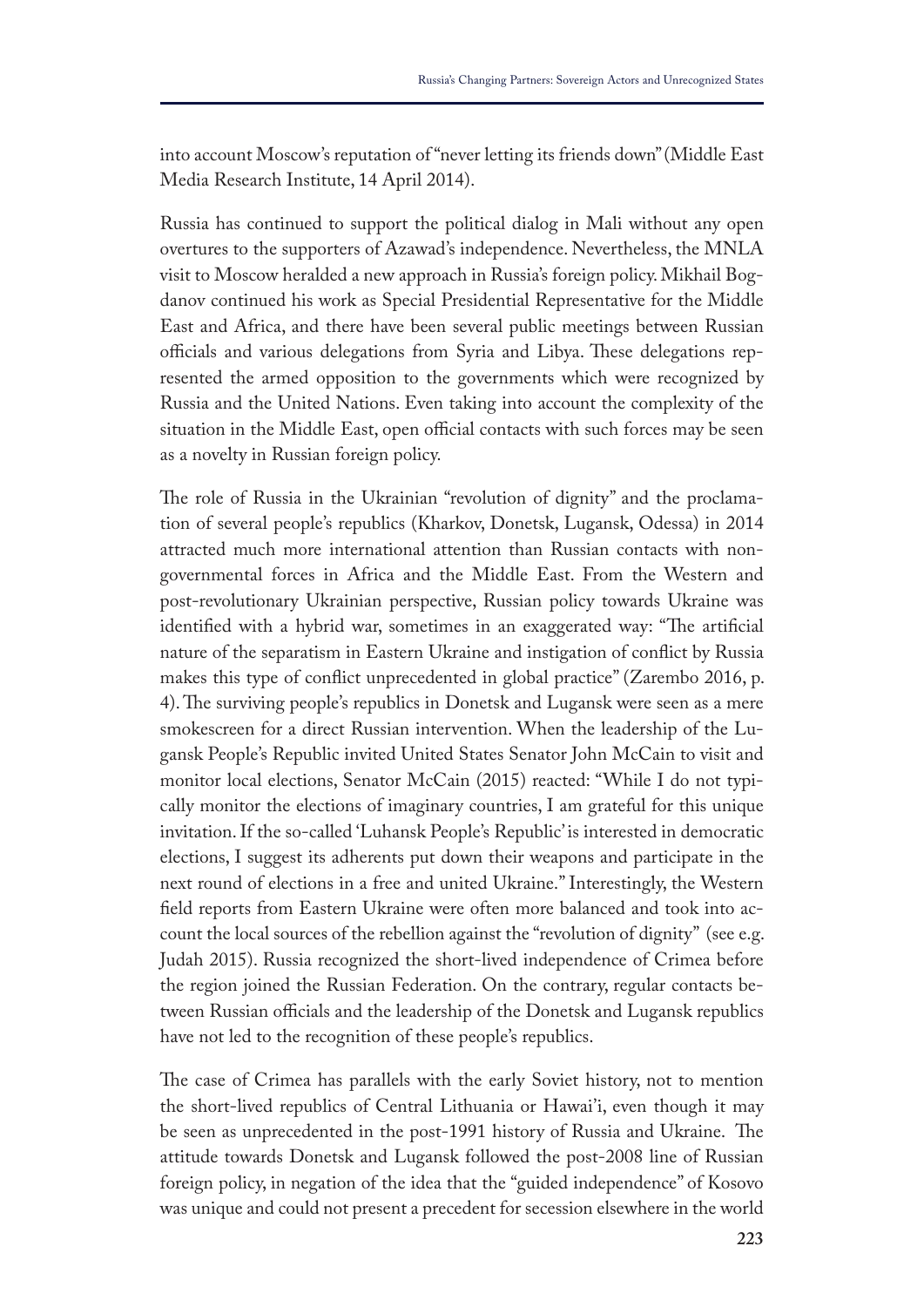(for the discussion on the subject see e.g. Summers 2011). Supporting the rebels, Russia did not break relations with Ukraine. This "hybrid" approach had been practiced by major Western powers such as the United Kingdom long before it entered Russian foreign policy.

## **New Russian Pragmatism and the 2016 Concept of Russia's Foreign Policy**

In 2016 a new Concept of Russia's Foreign Policy was adopted, marking a new step in the development of Russian approach to various international issues. According to this Concept, Russian foreign policy is frmly based on the norms of international law (focusing on the UN Charter) and the equal relations among states. At the same time, it is recognized that "assisting the establishment of the Republic of Abkhazia and the Republic of South Ossetia as modern democratic States, strengthening their international positions, and ensuring reliable security and socioeconomic recovery remains a priority for Russia" (The Russian Federation, 2016, clause 57).. Russia will continue to seek wider international recognition and guaranteed security for these two entities (seen as "modern democratic states"), as well as their socio-economic recovery There are no signs that Russia could renege on the post-2008 agreements with Abkhazia and South Ossetia, and the normalization of relations with Georgia will only be possible "with due consideration for the current political environment in the South Caucasus".. (The Russian Federation, 2016, clauses 2 and 59). As for "the Transnistrian issue", the Concept stresses the need to respect "the sovereignty, territorial integrity and neutral status of the Republic of Moldova" as well as a future "special status" for Transnistria (The Russian Federation, 2016, clause 58). There is no specific reference to the other post-Soviet wannabe states. These cases are only dealt with in the context of confict regulation, be it "the Nagorno-Karabakh confict" or "the internal conflict in Ukraine" (The Russian Federation, 2016, clauses 56 and 58). Outside the "post-Soviet space", territorial integrity is mentioned several times in the Concept. In relation to the Middle East and North Africa, Russia "consistently promotes political and diplomatic settlement of conficts in regional States while respecting their sovereignty and territorial integrity and the right to selfdetermination without outside interference"; as for Syria, "Russia supports the unity, independence and territorial integrity of the Syrian Arab Republic as a secular, democratic and pluralistic State with all ethnic and religious groups living in peace and security and enjoying equal rights and opportunities" (The Russian Federation, 2016, clauses 92 and 93). The reference to self-determination is thus not concretized in the Concept, but it becomes clear that the application of this right is not unconditional. The guiding principles of Russian foreign policy are defned as "independence and sovereignty, pragmatism, transparency, predictability, a multidirectional approach and the commitment to pursue national priorities on a non-confrontational basis" (The Russian Federation, 2016, clause 3g).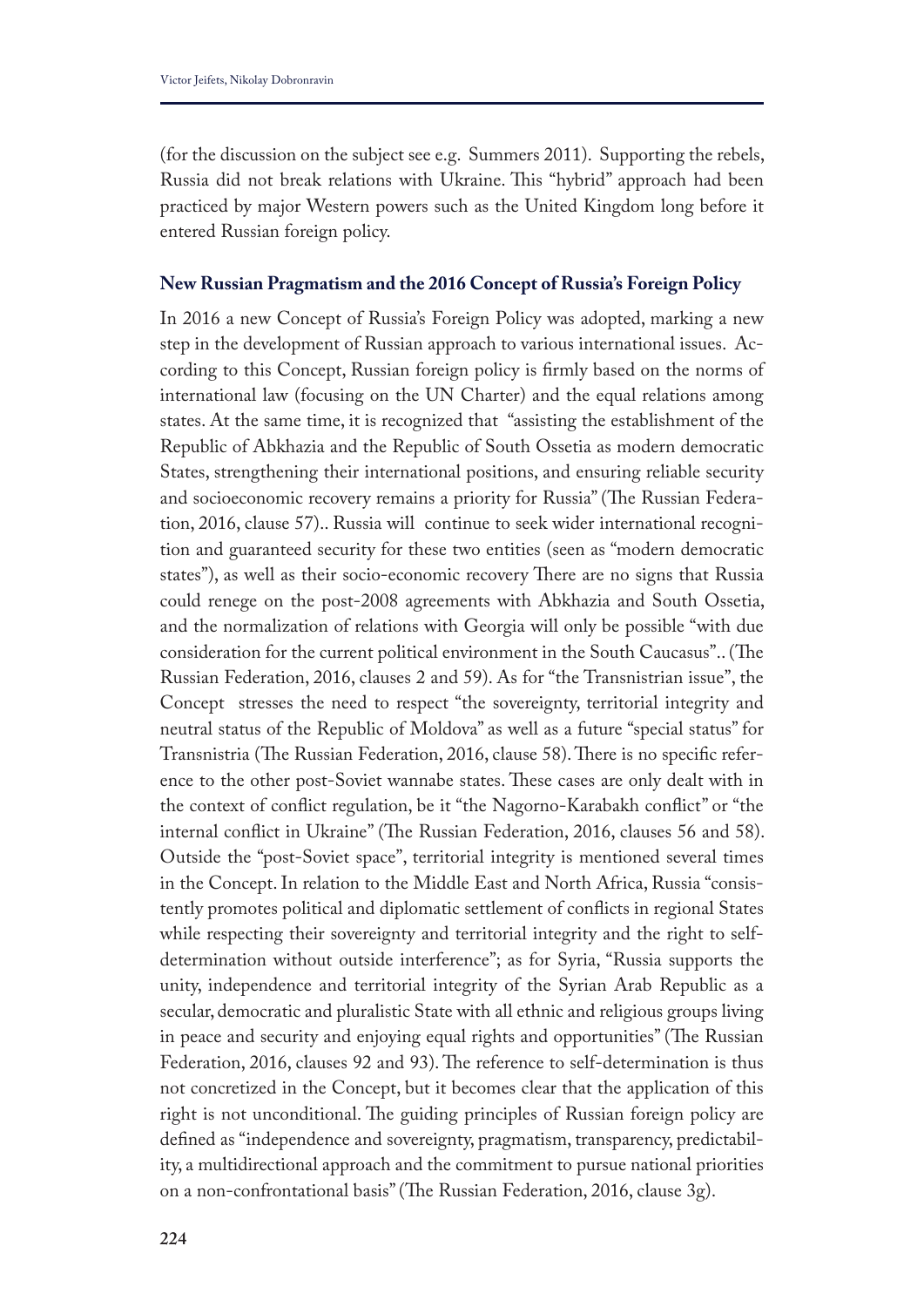Among these principles, the reference to pragmatism deserves a special attention. Taking into account current Moscow's policy towards internationally-recognized states as well as partly-recognized and other de facto political entities, we can conclude that Russia is still acting in the realm of states, but official and semiofficial contacts with non-sovereign actors are also possible nowadays, especially when they fall into the sphere of Moscow's Realpolitik. New Russian pragmatism, which is not exactly new on the international stage, will give the Kremlin more space for business-like foreign policy.

## **Funding**

This work was partially done at the Herzen State Pedagogical University of Russia, St. Petersburg, and supported by Russian Science Foundation (grant number 14-18-00390, the section dealing with the Soviet Union and unrecognized states). It was also partially done at the St. Petersburg State University, and supported by Russian Foundation for Humanities (grant number 16-01-00138, the section dealing with the dualism of the Soviet foreign policy).

## **Bio**

## *Victor Jeifets*

Prof. Victor Jeifets (jeifets@gmail.com) is a Professor at the School of International Relations, St. Petersburg State University, Russia. He has worked in the felds of International Relations and Communist Studies. He has published extensively on Russian foreign policy issues, as also on Latin American history and politics. His publications include "América Latina en la Internacional Comunista, 1919-1943", Santiago, Ariadna Editores, 2015; "El Partido Comunista de Argentina y la III Internacional", Mexico, Nostromo, 2013, "Refexiones sobre el centenario de la participación rusa en la Primera Guerra Mundial: entre el olvido histórico y los mitos modernos", *Anuario Colombiano de Historia Social y de Cultura*, 2015. Vol. 42. Num. 2; "Rusia, Ukrania y los países del Oeste: en vísperas de la Paz Fría", *Patria. Análisis Político de la Defensa*, 2 (2014) 70-86.

#### *Nikolay Dobronravin*

Prof. Nikolay A. Dobronravin (n.dobronravin@spbu.ru) is a Professor at the School of International Relations, St.Petersburg University, Russia. He has worked in the felds of world politics, African and Islamic studies. He has published extensively on West Africa, boundary studies and energy policy. His publications include chapters "Oil, Gas, and Modernization of Global South: African Lessons for Post-Soviet States", and "Oil, Gas, Transit and Boundaries: Problems of the Transport Curse" in Resource Curse and Post-Soviet Eurasia: Oil, Gas, and Modernization, Lanham, Lexington Books, 2010.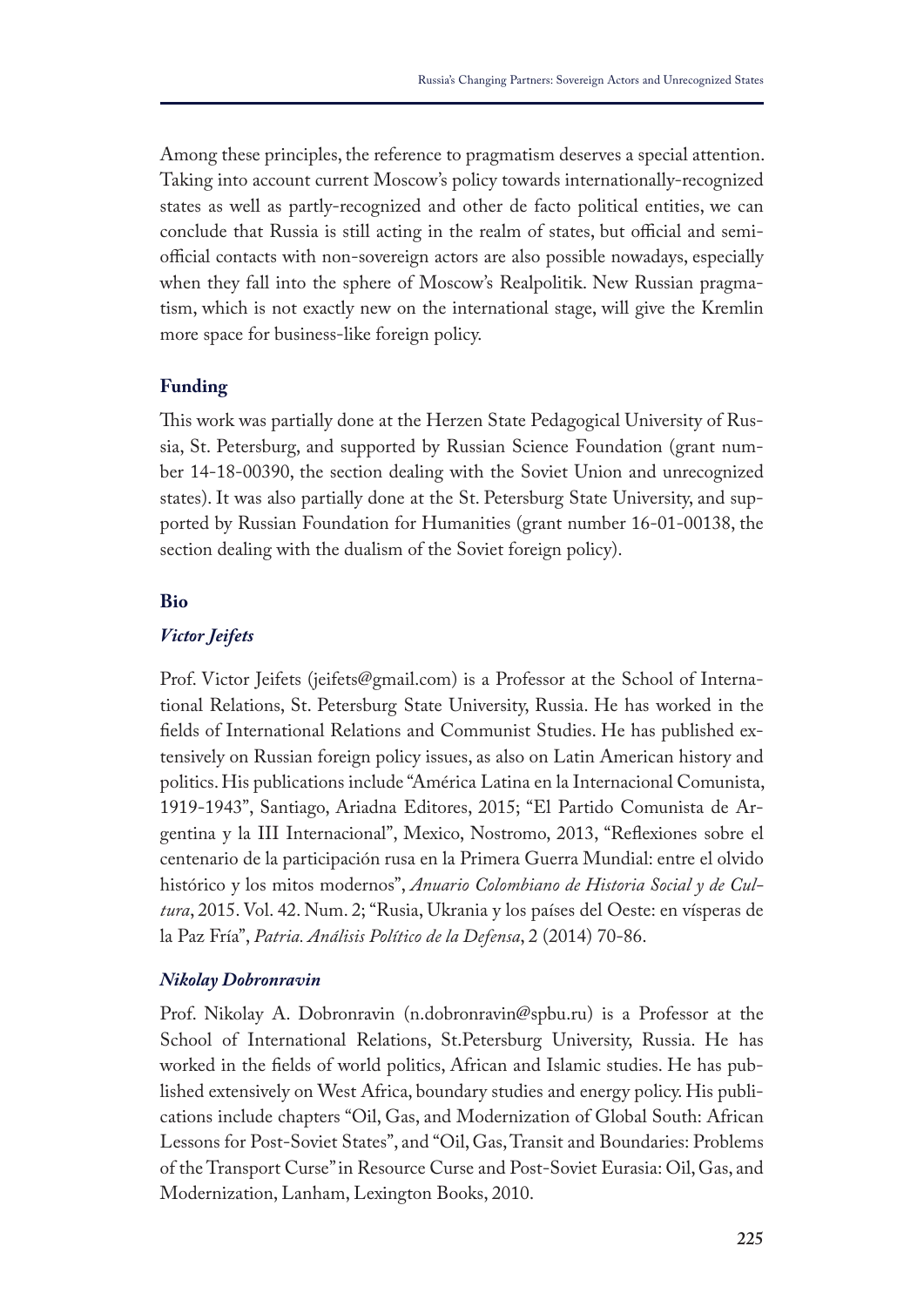## **References**

- Berg, E & Toomla, R 2009, 'Forms of Normalisation in the Quest for De Facto Statehood', The International Spectator, vol. 44, no. 4, pp. 27–45.
- Blinov, N.V. & Nadtocheev, V.D., Orehova, E.D. 1991, "Rech' narodnogo komissara inostrannyh del SSSR G.V.Chicherina na XIV syezde VKP (b)", Kentavr, October-November, P. 122 [The speech by the People's Commissar for Foreign Relations G.V.Chicherin at the XIVth Congress of the CPSU"]
- Caspersen N, Stansfeld G (eds.) 2011, Unrecognized States in the International System, Routledge, London.
- Chicherin, G.V. 1924, Letter to G.E.Zinoviev, Moscow, July, 4, The Archive of the Foreign Policy of Russian Federation, the Mexican Department, inventory 4, folder 1.
- Cohen, A 2007, How to Confront Russia's Anti-American Foreign Policy, The Heritage Foundation, June 27, retrieved 20 October 2016, <http://www.heritage.org >.
- Dobronravin, N 2007, 'Vneshnepoliticheskie partnery Rossii: tradicionnye, strategicheskie, sluchajnye' ["Russia's Foreign Partners: Traditional, Strategic, Random"], Aktual'nye problemy mirovoj politiki v dvadtsat' pervom veke, no. 2, pp. 77-83.
- Dobronravin, N 2010, 'Oil, Gas, Transit and Boundaries: Problems of the Transport Curse', in V Gel'man, O Marganiya (eds), Resource Curse and Post-Soviet Eurasia: Oil, Gas, and Modernization, Lexington Books, Lanham, MD, pp. 149–170.
- Dobronravin, N 2013, Modernizatsiia na obochine: vyzhivanie i razvitie nepriznannyh gosudarstv v XX—nachale XXI veka ["Modernization on the Sidelines: The Survival and Development of the Unrecognized States in the 20th and Early 21st centuries"], EUSP Press, St.Petersburg.
- International Court of Justice 2010, Accordance with International Law of the Unilateral Declaration of Independence in Respect of Kosovo (Advisory Opinion of 22 July 2010), retrieved 30 November 2016, < http://www.icj-cij. org >.
- Jeifets, V. & Jeifets, L. 2002, Stanislav Pestkovski. Tovarisch Andrei. Dvoinoi portret v meksikanskom interiere [Stanislav Pestkovsky. The Comrade Andrei. The double portrait in the Mexican context], Clio, Saint-Petersburg.
- Jeifets, V. & Jeifets, L. 2015, "The international insertion of the Communist Left-Wing anti-Gómez tendency of the Venezuelan exiles, the frst years", Izquierdas, 25, octubre 2015, pp. 1-28.
- Judah, T 2015, In Wartime: Stories from Ukraine, Allen Lane, London.
- McCain, J 2015, Statement by Senator John Mccain on Invitation from Russia-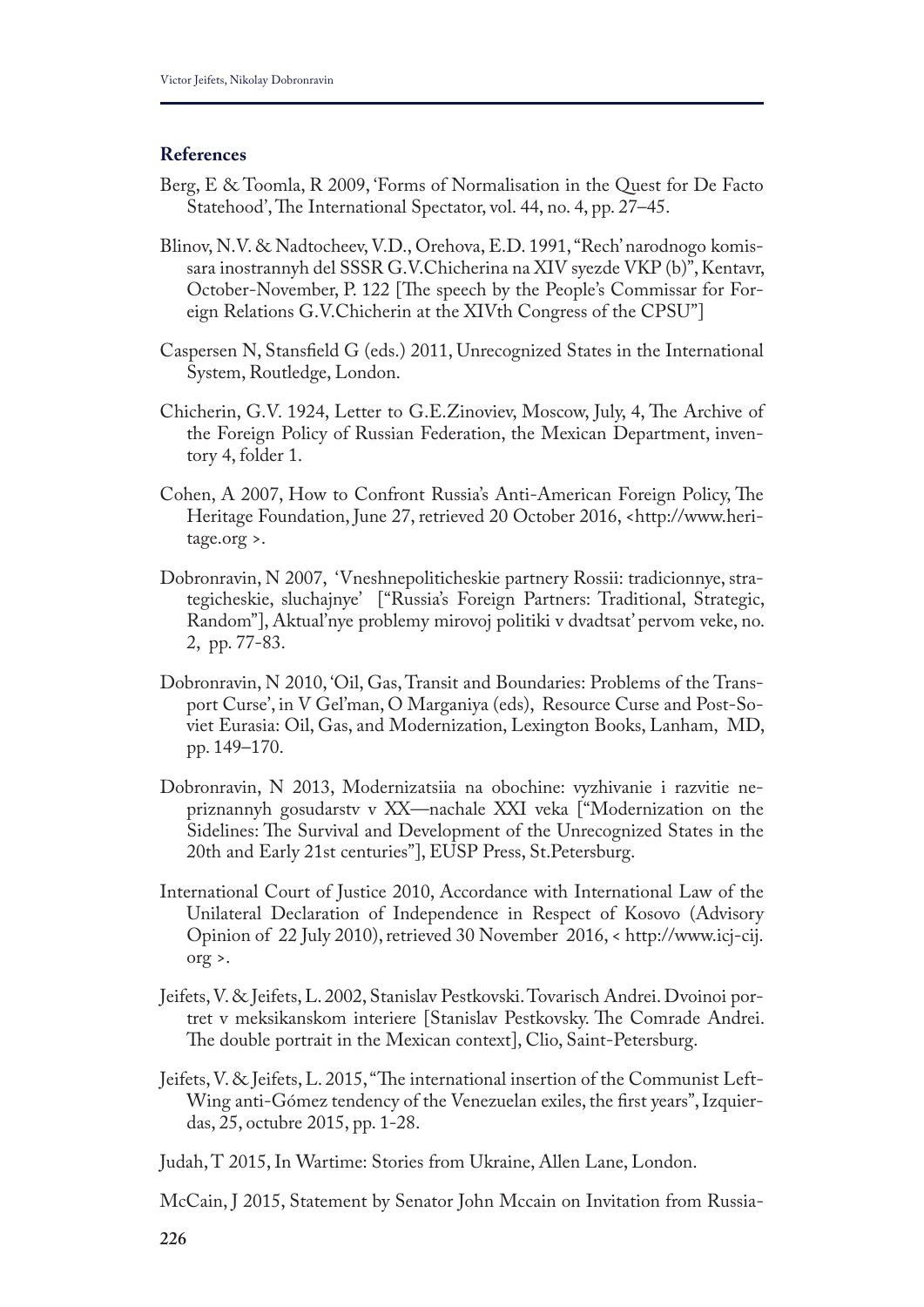Backed Rebels to Monitor Elections, September 14, retrieved 30 November 2016, <http://www.mccain.senate.gov >.

- Medvedev, D 2008, Statement by President of Russia Dmitry Medvedev, August 26, retrieved 25 December 2016, <http://en.kremlin.ru>.
- Middle East Media Research Institute 2014, The National Movement For the Liberation of Azawad Looks To Russia As An International Partner, Special Dispatch no.5710, April 14, retrieved 10 October 2016, <http://www.memri. org>.
- Ministry of Foreign Afairs of the Russian Federation 2012, Exacerbation of Situation in Some Mali Regions, Press Release, February 28, retrieved 30 November 2016,<http://www.mid.ru>.
- Ministry of Foreign Afairs of the Russian Federation 2012, On Beginning of Inner-Malian Political Dialog, Press Release, December 7, retrieved 30 November 2016, <http://www.mid.ru>.
- Luzyanin, SG 2003, Rossiya Mongoliya Kitaj v pervoj polovine XX veka. Politicheskie vzaimootnosheniya v 1911 -1946 gg. ["Russia – Mongolia- China in the First HGalf of the 2oth Century. Political Relations in 1911-1946"], Ogni, Moscow.
- Murphy, G 1961, 'On Satelliteship', Journal of Economic History, vol. 21, pp. 641–651.
- Perepiska I.V. Stalina i G. V. Chicherina s polpredom SSSR v Kitae L. M. Karahanom 2008 ["Correspondence of JV Stalin and G.V.Chicherin with L.M. Karakhan, the Soviet Ambassador to China"], Natalis, Moscow.
- Popescu, N 2006, "Outsourcing" de facto statehood: Russia and the secessionist entities in Georgia and Moldova, Centre for European Policy Studies, Policy Brief no. 109, retrieved 30 November 2016, <http://www.policy.hu>.
- Putin, V 2007, Interview with Arab Satellite Channel Al-Jazeera, February 10, 2007, retrieved 25 December 2016, < http://en.special.kremlin.ru>.
- Richardson, W.H. 1988, Mexico through Russian eyes: 1806-1940, Pittsburg University Press, Pittsburgh.
- The Russian Federation, 2016, Foreign Policy Concept of the Russian Federation (approved by President of the Russian Federation Vladimir Putin on November 30, 2016), retrieved December 28 2016, <http://www.mid.ru/en/web/ guest/foreign\_policy/official\_documents/-/asset\_publisher/CptICkB6BZ29/ content/id/2542248>
- Said, Y 2007, 'Greed and grievance in Chechnya', in M Kaldor, T L Karl & Y Said, Oil Wars, Pluto Press, London, pp. 130–156.
- Skalov, G. n/d, Avtobiographiia [The autobiography], The Russian State Archive of the Social and Political History, Fund 495, Inventory 65a, Folder 4569.